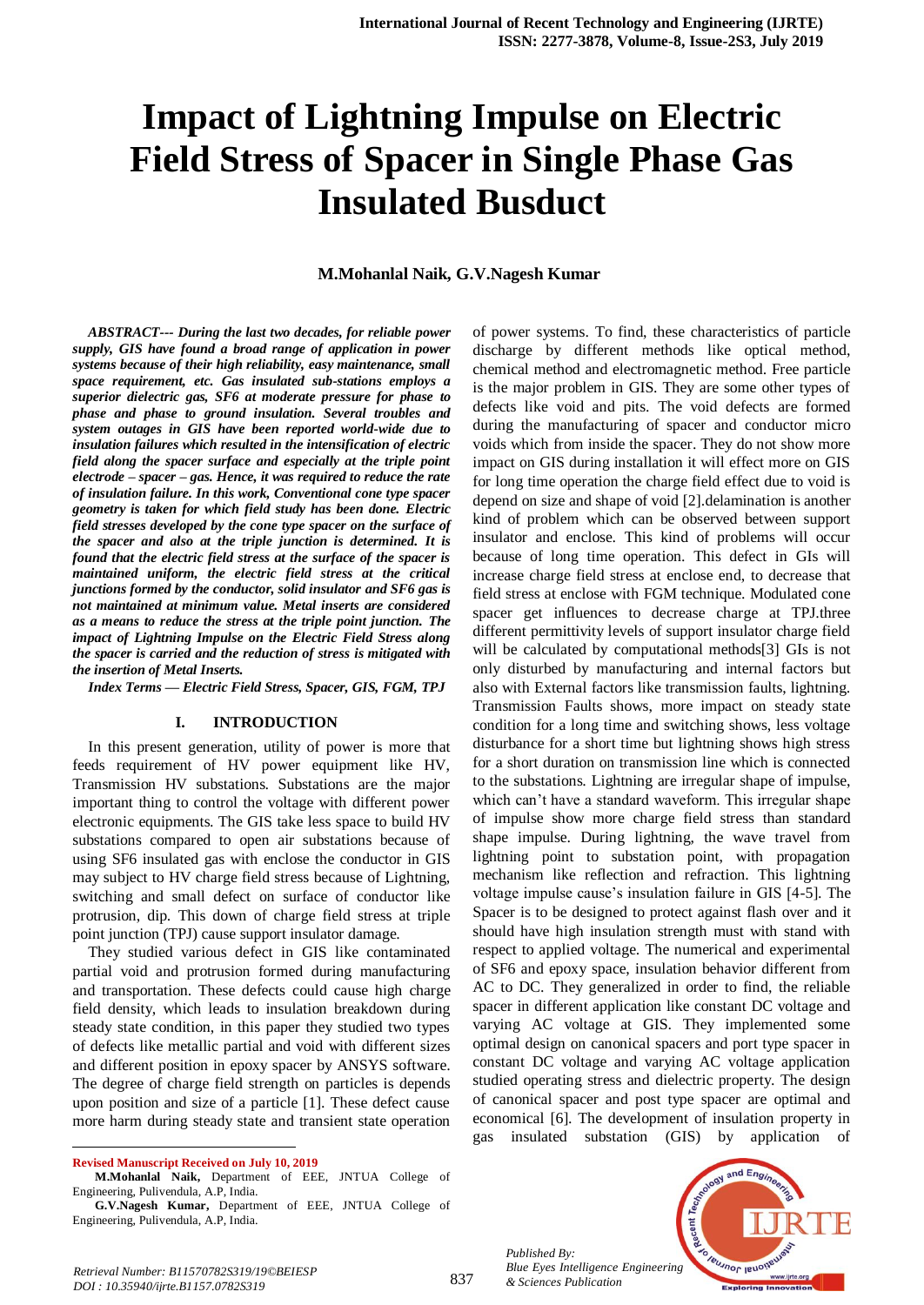#### **IMPACT OF LIGHTNING IMPULSE ON ELECTRIC FIELD STRESS OF SPACER IN SINGLE PHASE GAS INSULATED BUSDUCT**

Functionality Graded Material (FGM) support insulator. The charge field distribution of permittivity near and around the support insulator can be controlled. From the charge field view point, reduction of field distribution was developed by the applicability of FGM spacer these numerical calculations are verified by computational results. By this method, maximum charge field stress can be minimized only by changing the volume of the spacer, so that the cost of the spacer may reduce upto a level. The minimum charge field stress can be reduced and the charge distribution get more uniform and it is very suitable for gas substation [7].The charge filed distribution in gas substation is non-uniform ,with FGM spacer distribution of charge field was minimized at (TPJ) for different voltage levels, so it is more reliable. The distribution of charge field strength it still below the breakdown voltage of insulation with epoxy spacer material. A small percentage of titanium oxide is added with FGM given more reduction of charge field strength [8]. The FGM technique applied on disk type spacer, from the charge field stress was decreased at TPJ when a contaminated charge particle present near and far from the conductor. The charge field stress was reduced by U-shaped FGM spacer then epoxy spacer. When the gas mixture were increased, the breakdown voltage strength of the gas also increased, leads high insulation. The gas mixture of SF6, N2, CO2 and air which reduces the cost of the material and increases, insulation property. The severity of SF6 gas on the environment also reduced; if any leakage were happened at the time of gas leak the breakdown voltage increases, when the radius of contaminated particle increases in same manner, the breakdown voltage increases when the length of contaminated particle decreases. The FGM spacer has better charge field characteristic than the epoxy spacer at TPJ [9].

In this paper, cone shaped type spacer is designed. Study on charge field stress in GIS enclose along cone shaped spacer surface. The FGM cone type spacer is used to maintain uniform charge field stress along the cone shape surface and also, charge field stress at (TPJ) is studied. The charge field stress at TPJ is more than along the surface, so mental inserter are used to decrease the charge field stress along support insulator and TPJ.

#### **II. COMPUTATION OF ELECTRIC FIELD**

In GIS two type of insulator are used SF6 gas and siliconepoxy SF6 gas is used as insulator along the encloser, and silicon-epoxy is used as insulator support in encloser. The charge field stress is linear increased along the surface which causes failure of insulator support. The charge field stress along surface and Triple Point Junction (TPJ) is studied. The FGM technique is used to maintain uniform charge field stress At steady state the electrostatic field within anisotropic dielectric material, assuming a Cartesian coordinate system, and Laplacian field, the electrical energy W stored within the whole volume U of the region considered is:

$$
W = \frac{1}{2} \int_{u} \varepsilon |gradV^{2}|dU
$$

As it is not possible to find a continuous function for the whole area A, an adequate discretization must be made. So all the area under consideration is subdivided into triangular elements hence:

$$
\frac{W}{\varphi} = \frac{1}{2} * \varepsilon * \sum_{i=1}^{n} \left[ \left\{ \frac{\partial V_x}{\partial x} \right\}^2 + \left\{ \frac{\partial V_y}{\partial y} \right\}^2 \right] * A_i
$$
 (2)

Where  $n$  is the total number of elements and  $A_i$  is the area of the  $i<sup>th</sup>$  triangle element. So the formulation regarding the minimization of the energy within the complete system may be written as

$$
\frac{\partial X}{\partial \{V(x,y)\}} = 0 \qquad \qquad X = \frac{W}{\varphi}
$$
 (3)

Within each element the electric field strength is considered to be constant and the electric field strength is calculated as

$$
\vec{E} = -\vec{i}\frac{\partial V(x, y)}{\partial x} - \vec{j}\frac{\partial V(x, y)}{\partial y}
$$
(4)

#### **III. FGM FOR CONE SPACER**

A plain cone type insulator has a constant permittivity. So the charge field stress near the conductor is more and charge field stress at encloser is less. This leads to failure of insulator support. At (TPJ) charge field density is more this cause discharge of a particle at triple junction. The FGM technique is used to maintain uniform charge field stress, in this method different types of permittivity levels are used for maintain uniform charge filed stress. Practically, this can be done by applying centrifugal force on spacer.



**Fig 1. FGM Spacer for Single Phase GIS**

#### **IV. ELECTRIC FIELD DISTRIBUTION WITH METAL INSERTS**

Electric field stress is decreased by using MI in cone insulator, when compared with the plain cone and also charge field stress can be decreased at TPJ compared with plain type



(1)

*Published By:*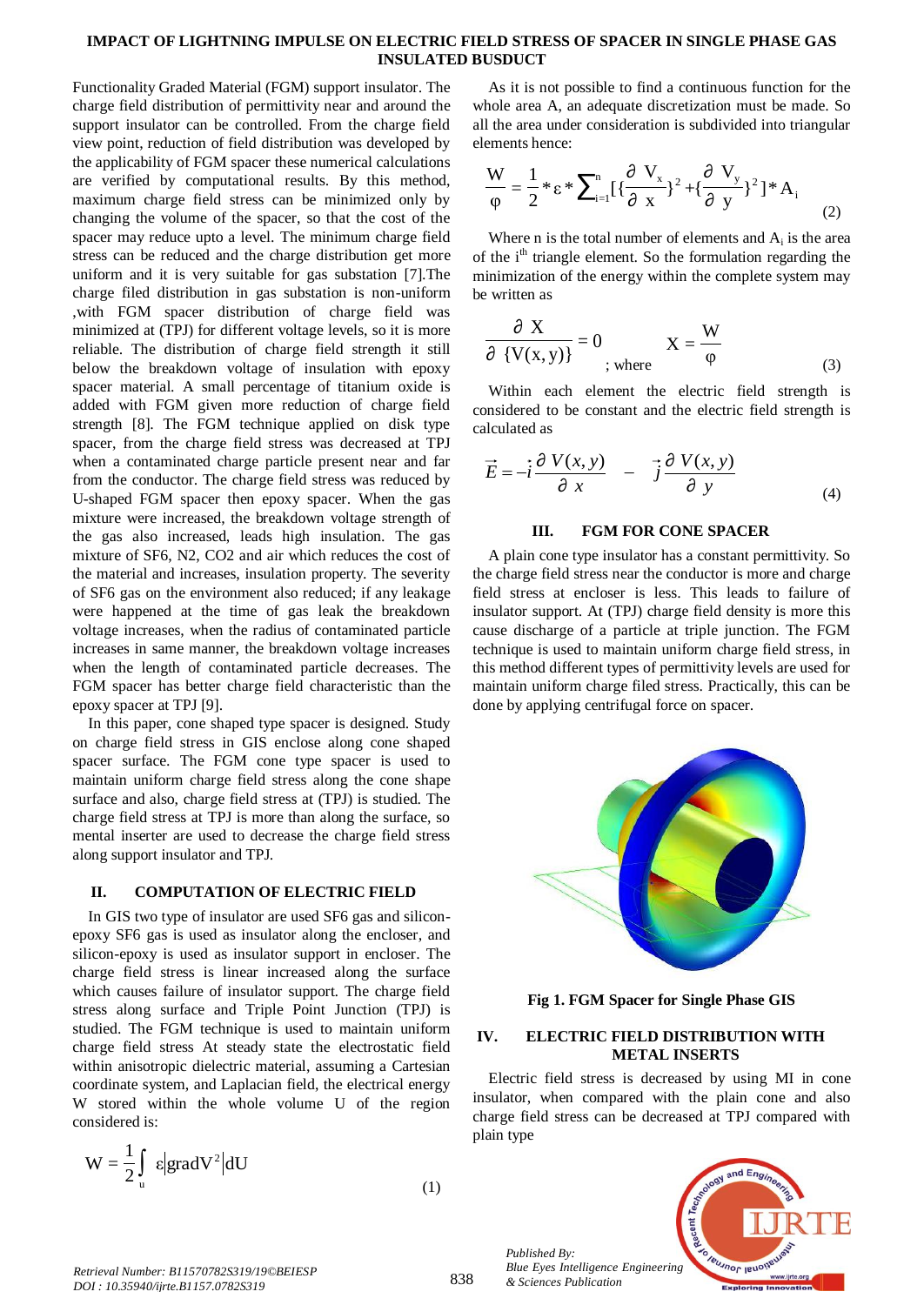

**Fig 2: Quiver plot at Anode end / Type 1 / GL-FGM**





**Fig 4: Quiver plot at Cathode end / Type 1 / GL-FGM**



**With MI**

#### **V. RESULTS AND DISCUSSION**

In GIS SF6 and epoxy two important insulated medium employed, SF6 as a gas insulator, epoxy as a support insulator. This cone type spacer has a clearance of 80mm between inner conductor and enclose. The applied voltage of a bus duct is 75kV with SF6 insulator permittivity as 1.005 and the outer electrode is connected to a ground. The technical FGM cone type spacer with three levels of permittivity is employed in this model. This entire model is developed by using COMSOL tool. For solve the electric field stress at near and for bus duct on a spacer during lightning impulse voltage of 1050kV. The charge field stress along the spacer at worst case  $\theta = (0,10,20,30,...,90)$  with and without inserter of 1156050V(1.1561E6V) as shown in fig 6-13. From the fig 6 and 7, at  $\theta$ =90 the maximum charge field stress with absence of MI is 1.68945kV/cm, when the same FGM cone type spacer with presence of MI gives 1.55114kV/cm, the reduced voltage from FGM with absence of MI to presence of MI is 0.13831kV/cm, it is nearly 91.81% .



**Fig 6: Field Stress for 75kV / without MI**



**Fig 7: Field Stress for 75kV / with MI**





nd Eng

Teumor leu

*Published By: Blue Eyes Intelligence Engineering & Sciences Publication* 

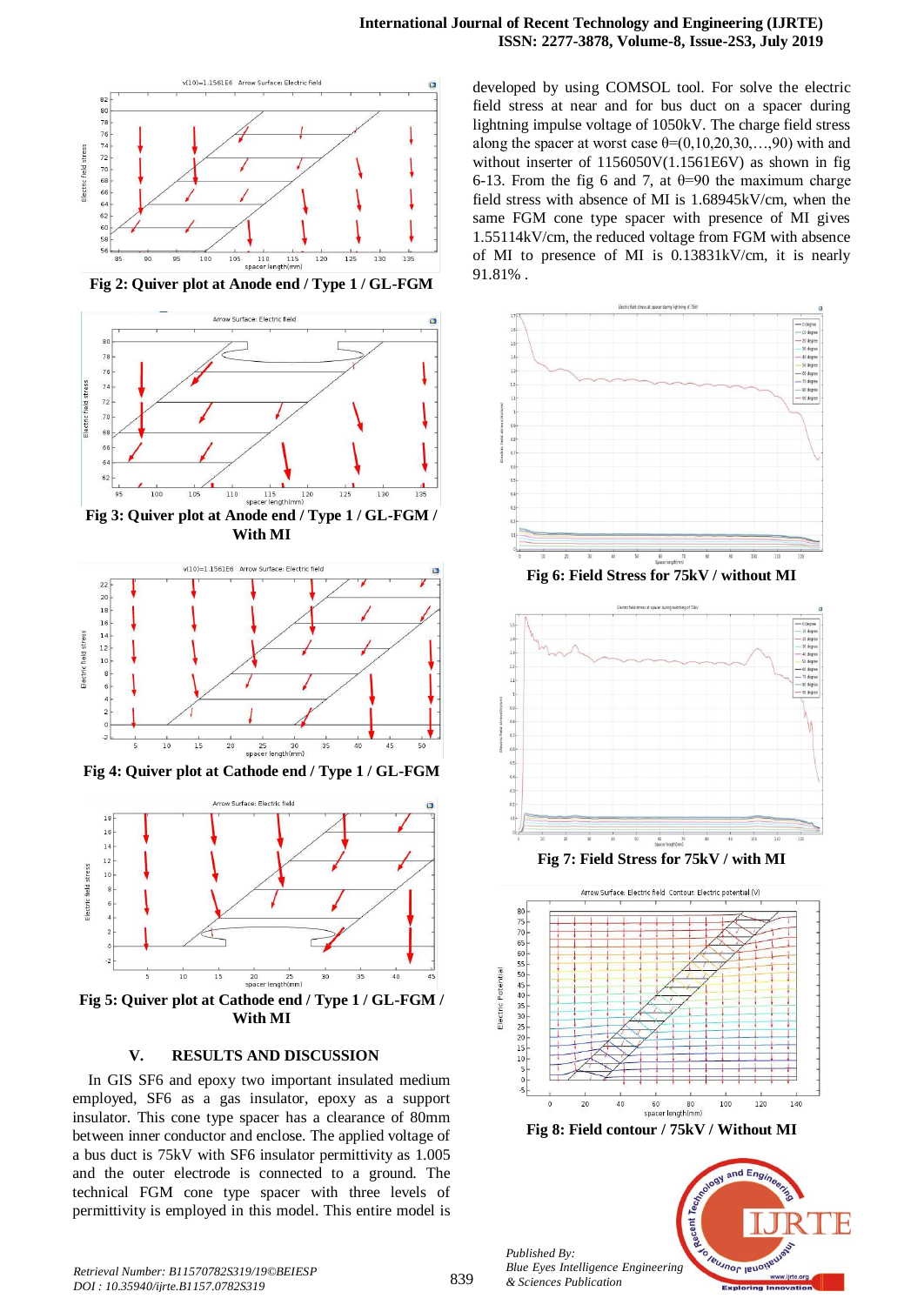## **IMPACT OF LIGHTNING IMPULSE ON ELECTRIC FIELD STRESS OF SPACER IN SINGLE PHASE GAS INSULATED BUSDUCT**



**Fig 9: Field contour / 75kV / With MI**



**Fig 10: Field Stress for 75KV / plain spacer / Without MI**



**Fig:11 Field Stress for 75KV / FGM spacer / Without MI**



**Fig:12 Field Stress for 75KV / FGM spacer / With MI**



**Fig:13 Comparsion of Field Stress**

Charge field stress was reduced. When 175kV is applied at inner bus duct, so by employing the MI at FGM support insulator during lightning condition reduces by 91.81% of charge field stress, which can be minimized. That can be shown in Table 1. The flash over or break down of charge field strength, that improve the reliability of GIs. the three cases of permittivity levels had studied as shown in the Table 2, where permittivity levels of case 1 is less than case 2 and case 2 is less than case 3.here by increasing the permittivity levels, the charge field stress at inner and outer electrodes is going to decrease, because of increasing permittivity leads to increasing dielectric strength. This required more charge field stress to break that dielectric strength. Charge field stress without metal inserter is greater than charge field stress with metal inserter, that can be observed in same table and also decreasing charge field stress with increasing permittivity levels. the change in field stress at outer enclose from with and without metal inserter is approximately 98.85% for three cases and change in field stress at inner electrode from with and without metal inserter is approximately 44.64% for three cases from Table:2

**Table 1: Field stresses in kV/cm along Spacer with metal inserts**

| Applied Voltage 75 kV |                              |                              |                              |  |  |  |  |
|-----------------------|------------------------------|------------------------------|------------------------------|--|--|--|--|
|                       | <b>PLAIN</b>                 | <b>FGM</b>                   | FGM with metal inserter      |  |  |  |  |
| Angle                 | Electric field stress due to | Electric field stress due to | Electric field stress due to |  |  |  |  |
|                       | Lightning kV/cm              | Lightning kV/cm              | Lightning kV/cm              |  |  |  |  |
|                       |                              |                              |                              |  |  |  |  |
| 10                    | 0.02621                      | 0.02646                      | 0.0219156                    |  |  |  |  |
| 20                    | 0.055339                     | 0.0529                       | 0.0438312                    |  |  |  |  |
| 30                    | 0.0815534                    | 0.07669                      | 0.0681818                    |  |  |  |  |



*Published By:*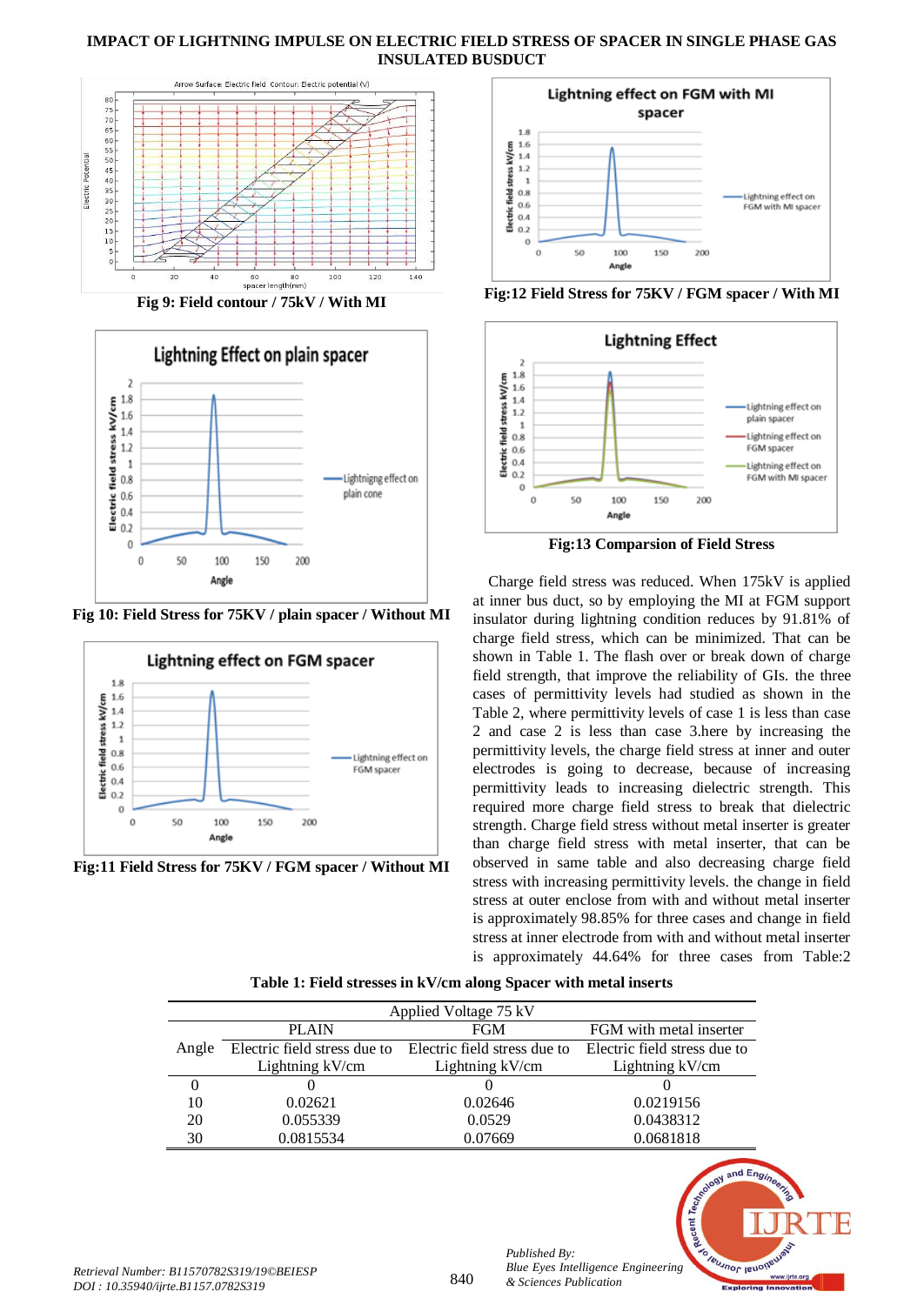#### **International Journal of Recent Technology and Engineering (IJRTE) ISSN: 2277-3878, Volume-8, Issue-2S3, July 2019**

| 40  | 0.10485   | 0.09785  | 0.0876623 |
|-----|-----------|----------|-----------|
| 50  | 0.12524   | 0.11635  | 0.104708  |
| 60  | 0.142718  | 0.13222  | 0.119318  |
| 70  | 0.154369  | 0.142797 | 0.131494  |
| 80  | 0.163107  | 0.150729 | 0.136364  |
| 90  | 1.85534   | 1.68945  | 1.55114   |
| 100 | 0.163107  | 0.150729 | 0.136364  |
| 110 | 0.154369  | 0.142797 | 0.131494  |
| 120 | 0.142718  | 0.13222  | 0.119318  |
| 130 | 0.12524   | 0.11635  | 0.104708  |
| 140 | 0.10485   | 0.09785  | 0.0876623 |
| 150 | 0.0815534 | 0.07669  | 0.0681818 |
| 160 | 0.055339  | 0.0529   | 0.0438312 |
| 170 | 0.02621   | 0.02646  | 0.0219156 |
| 180 | 0         | 0        |           |

**Table 2: Field stresses in kV/cm without and with metal inserts during Lightning**

|        | Absence of MI                  |                       | Presence of MI        |                       |  |
|--------|--------------------------------|-----------------------|-----------------------|-----------------------|--|
|        | 75 kV                          |                       | 75 kV                 |                       |  |
|        | Electric field<br>stress outer | Electric field stress | Electric field stress | Electric field stress |  |
| Case   | encloser                       | inner electrode       | outer encloser        | inner electrode       |  |
| Case 1 | 1.68942                        | 0.67947               | 0.019424              | 0.36934               |  |
| Case 2 | 1.67206                        | 0.6725                | 0.01744               | 0.36924               |  |
| Case 3 | 1.67132                        | 0.667762              | 0.017184              | 0.363339              |  |

## **CONCLUSION**

Insulator support is the most important component to study in the GIS. Most of the insulation break down will occur at insulator support, due to non-uniform charge field stress along the surface to reduce the charge field stress, FGM technique is used, by this method, the charge field stress along surface will be uniform so that minimize the insulation break because uniform charge field density at Triple Point Junction (TPJ), this charge field density at TPJ will cause, the failure of insulator supporter. So to minimize the charge filed density at TPJ with use of metal inserts (MI). This entire technique is studied, under high lightning voltage of 1050 kV. During the lightning condition, there are impulse voltage disturbance at steady state, which cause insulation failure due to charge field stress. This can be minimized by the FGM with metal inserter technique

- $\triangleright$  The charge field stress was drastically reduced by moulding cone type fgm support insulator with metal inserter
- $\triangleright$  By increasing the permittivity levels , dielectric strength of the support insulator will increases and charge field stress will decrease.

# **REFERENCES**

- 1. Wang Haoran, Peng Zongren, Guo Zihao, Wang Qingyu, Li He, Liu Lilan " Electrical Field Influence of Metallic Particles and Inner Voids on UHV AC GIS Spacer" 2016 IEEE International Conference on Dielectrics(ICD), DOI:10.1109/ICD.2016.7547618,
- 2. Fuping Zeng, Ju Tang, Xiaoxing Zhang, Siyuan Zhou and Cheng Pan "Typical Internal Defects

of Gas-Insulated Switchgear and Partial Discharge Characteristics" Submitted: December 4th 2017 Reviewed: May 24th 2018Published: October 17th 2018 DOI: 10.5772/intechopen.79090

- 3. Jagadeesh Adari , Venkata Siva Krishna Rao Gadi , Venkata Nagesh Kumar Gundavarapu " Mitigation of field stress with metal inserts for cone type spacer in a gas insulated busduct under delamination" Engineering Science and Technology, an International Journal 21 (2018) 850–861
- 4. Shigemitsu Okabe, Sadayuki Yuasa and Shuhei Kaneko " Evaluation of Breakdown Characteristics of Gas Insulated Switchgears for Non-standard Lightning Impulse Waveforms - Breakdown Characteristics for Non-standard Lightning Impulse Waveforms Associated with Disconnector Switching Surges " IEEE Transaction on Dielectrics and Electrical insulation(Volume:14,issue:2,April 2007
- 5. A.K. Chakrabarti, R.G. van Heeswijk, K.D. Srivastava, "Free particle-initiated 60 Hz breakdown at a spacer surface in a gas-insulated bus", IEEE Trans. Electr.Insul. 24 (4) (1989) 549–560.
- 6. Evgeni Volpov, "Dielectric strength coordination and generalized spacer design rules for HVAC/DC SF6 Gas insulated systems", IEEE Trans. Dielectr. Electr. Insul.11 (6) (2004).
- 7. M. Gopi Chand Naik, J. Amarnath and S.



*Published By:*